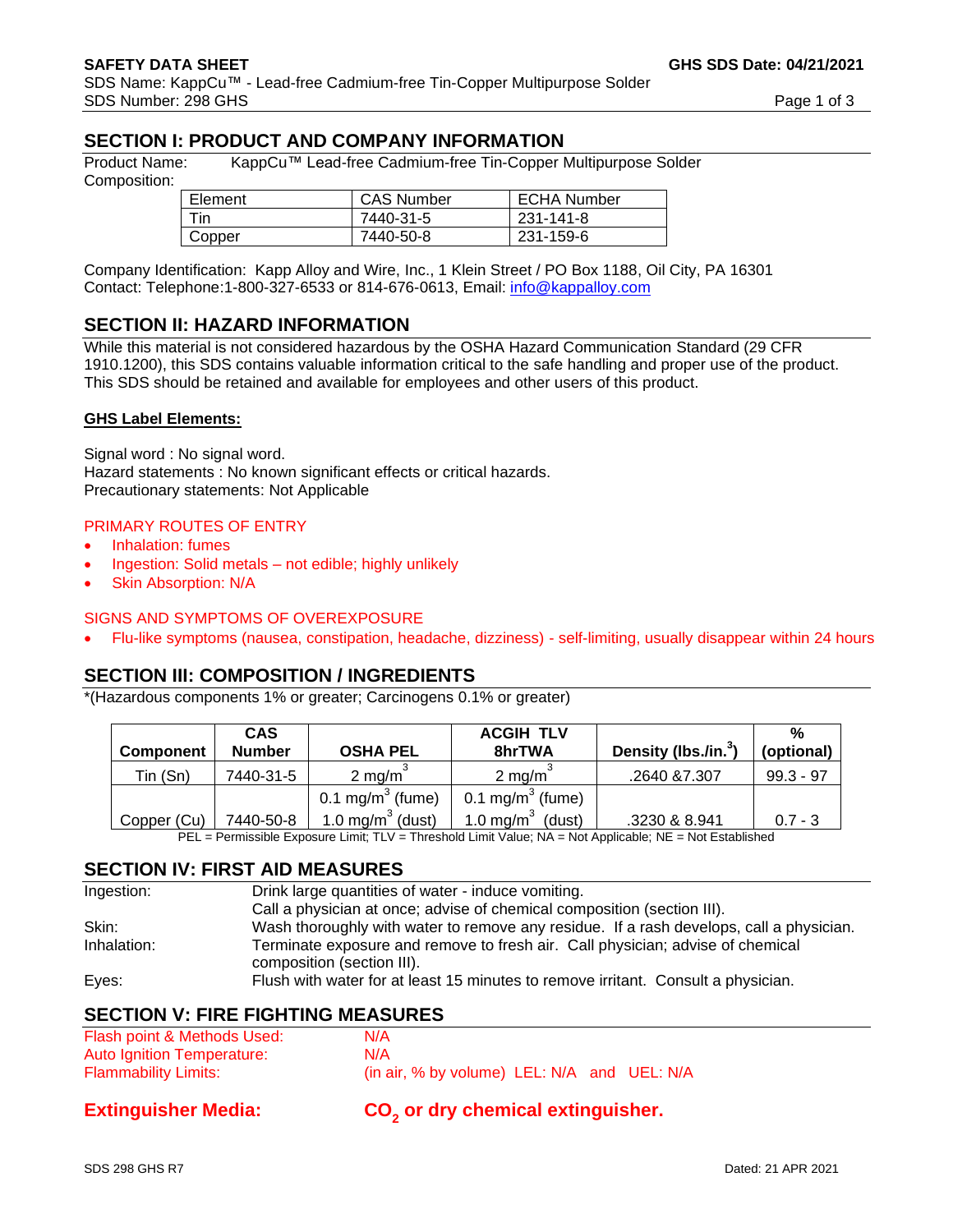#### DO NOT USE WATER ON MOLTEN METAL: LARGE FIRES MAY BE FLOODED WITH WATER FROM A DISTANCE

Special Fire Fighting Procedures Use NIOSH/MSHA -approved self-contained breathing apparatus and full protective clothing if involved in fire.

Unusual Fire and Explosion Hazards **Finely divided dust may form explosive mixture with air.** 

#### **NEVER DROP WATER OR LIQUIDS INTO MOLTEN SOLDER. \*Do not plunge damp or wet solder bars/pieces into molten solder**

# **SECTION VI: ACCIDENTAL RELEASE MEASURES**

Steps to be taken if material is spilled or released:

- Solder is solid / recyclable
- Vacuuming is recommended for accumulated metal dust from saw/grind operations.

# **SECTION VII: HANDLING AND STORAGE**

Precautions to be taken in handling and storage:

• Dry storage; ambient temperature

Other Precaution / Special Handling:

• Wet or moist ingot(s) WILL present an explosion hazard when submerged in molten solder. **\*AVOID FIRE/EXPLOSION RISKS. Always preheat ingot before charging into furnace.**

# **SECTION VIII: EXPOSURE CONTROLS / PERSONAL PROTECTION**



Respiratory Protection: Use NIOSH-approved breathing apparatus to prevent exposure to dusts and fumes. Eye Protection: Approved safety glasses/welding goggles, appropriate to your procedure, should be worn.<br>Ventilation: Local Exhaust: YES: Mechanical: YES Special: Conform to your regulatory statutes. Local Exhaust: YES; Mechanical: YES Special: Conform to your regulatory statutes. Other: Standard protective equipment used in soldering (/applicable) operations. \*Protective gloves are recommended, especially for high temperature applications to prevent burns. \*Conform to all local, state, federal regulations.

See also: 29 CFR 1910.132 - 29 CFR 1910.140. *Personal Protective Equipment* 29 CFR 1910.251 - 29 CFR 1910.257. *Welding, Cutting and Brazing*

# **SECTION IX: PHYSICAL AND CHEMICAL PROPERTIES**

Boiling Point: F / 2270 $^{\circ}$ C and Cu @ 4703 $^{\circ}$ F / 2595 $^{\circ}$ C Melting Point:  $\mathrm{^{\circ}F}$  / 226 - 310 $\mathrm{^{\circ}C}$ Vapor Pressure (mm Hg.): N/A Vapor Density  $(AIR = 1)$ :  $N/A$ Density:  $0.2658$  lbs/in<sup>3</sup> and/or  $7.359$ g/ml Solubility in Water: 0 (solid) Evaporation Rate (Butyl Acetate =  $1$ ): N/A Appearance and Odor: Lustrous, silver metal; odorless / various shapes and sizes.

## **SECTION X: STABILITY AND REACTIVITY**

| Stability:                          | Stable                                                                          |  |  |
|-------------------------------------|---------------------------------------------------------------------------------|--|--|
| Conditions to avoid:                | Avoid strong oxidizing materials, e.g. Chlorine trifluoride, hydrogen peroxide, |  |  |
| sodium azide, ammonia, & Acetylene. |                                                                                 |  |  |
| Hazardous Decomposition Product:    | None – hazardous polymerization will not occur                                  |  |  |